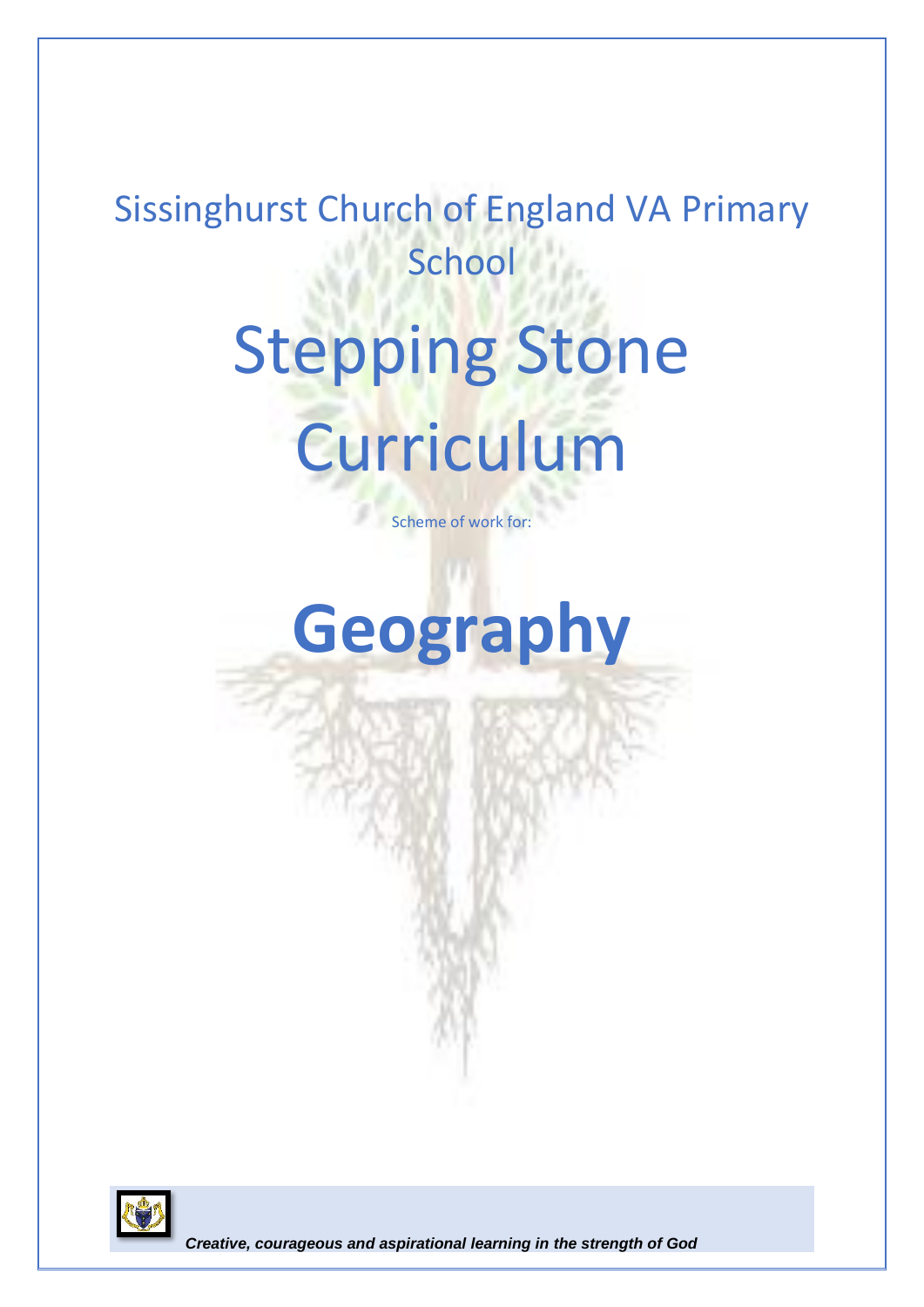### Sissinghurst Geography Curriculum Intent

At Sissinghurst Primary we believe that Geography is an exciting subject through which we can inspire in pupils a curiosity and fascination about the world and its people, that will remain with them for the rest of their lives.

We aim to open the physical and human world up to our children and ignite within them the passion to explore and protect the world we live in and its peoples.

Our values are embedded in all our teaching through our Leaves of Learning. In Geography children reflect on how the school values of Kindness, service, courage and forgiveness can enable humans to be environmental stewards and courageous advocates for the world and its people.

**Service:** Through our curriculum we seek to deepen the understanding of the Earth's human and physical forms and processes and the impact we have on our world including the responsibility we have for our world and all its people.

**Kindness:** Through our teaching, we intend to provoke thought, questions and to encourage children to discover answers to their own questions through exploration and research to enable them to gain a greater understanding and knowledge of the world and their place in it.

**Forgiveness:** We recognise that it is important for our children to learn more about people and places beyond our small part of the world. We aim to equip our children with geographical skills to develop their knowledge and challenge misconceptions and prejudice through studying places, people, natural and human environments. We recognise the importance of learning from mistakes without blame and making changes in our world for a more positive future.

**Courage:** Opportunities to develop Geographical skills and investigate our world and the people who inhabit it is crucial to our school vision. At Sissinghurst we try to be courageous advocates for the planet, Geographical knowledge is central to give the children the knowledge and skills which will enable them to speak out for others' locally, nationally and globally.

## Implementation of our curriculum Intent through our stepping stones.

Our Geography curriculum is taught though planned *'stepping stones'*, where each year children develop and build on previous learning. In our school, key stage 2 (years  $3 - 6$ ) are spread over three classes rather than 4, because of this it is crucial we are clear on which

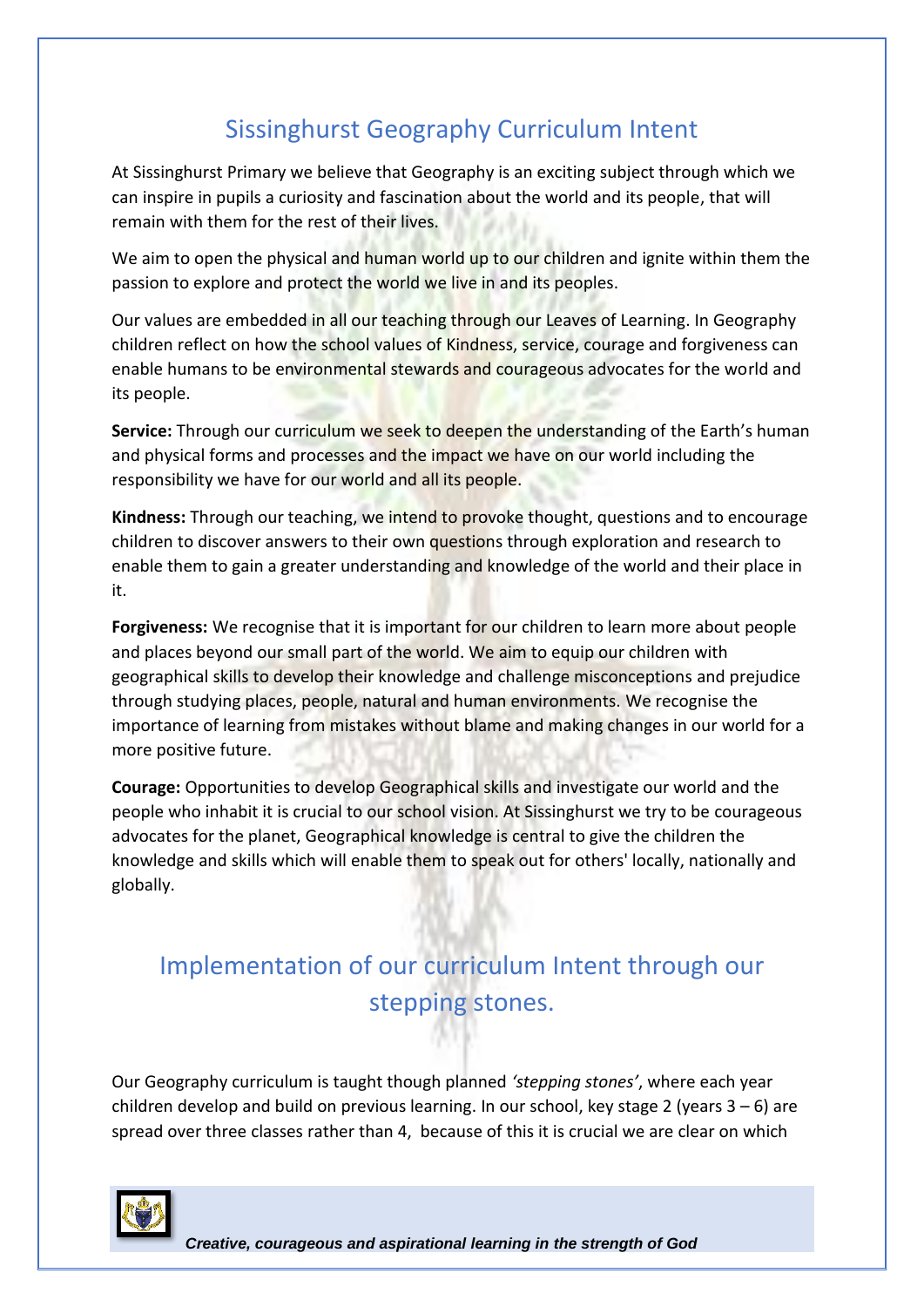skills and knowledge are covered in each year group and which are covered over the course of the 4 years in key stage 2.

**Year group stepping stones:** The Sissinghurst stepping stones assessed on a yearly basis for Geography include: human and physical Knowledge; Geographical Skills & Field work and key vocabulary. Children will be assessed using a variety of low stakes quizzing, pupil conferencing and work reviews to ensure that they have developed the required skills and knowledge before moving on to the next year group stepping stone.

In KS1, children begin to use maps and recognise physical and human features to do with the local area, building to using maps to explore the continents and oceans of the world. By the end of key stage 1 children will have compared where they live to places outside of Europe and ask and answer geographical questions.

In KS2, map skills are developed further using digital maps, more keys and symbols and children begin to use a range of fieldwork skills. Geographical enquiry and fieldwork skills are revisited and consolidated throughout the KS2 phase to an end point at the end of year 6. In KS2 children expand on their skills in local knowledge, place knowledge, human and physical geography, geographical skills and fieldwork.

Key vocabulary is also included in each geographical stepping stone these are to be used by children to deepen their geographical knowledge and enable them to speak like geographers with confidence in their geographical enquiry abilities.

Across both key stages, children have a range of opportunities to experience geography through practical engaging tasks beyond the classroom including visits and fieldwork activities.

The stepping stones for each year group are used to ensure progression in skills.

**Key stage stepping stones:** Locational and place knowledge is delivered on a two year rolling cycle in key stage 1 and a four year rolling cycle in KS2. The end points are assessed at the end of the key stage phase, when all children will have completed a full cycle of geographical learning.

Assessments of and tracking of stepping stones, allow us to have confidence in the progression of skills and key knowledge regardless of each child's route through key stage 2.

### Learning Journey

To engage our children fully in Geographical learning we deliver Geography through a 'learning journey' which is studied by the whole of the key stage. The learning journey is focussed around a 'big question' and to answer this question, children may investigate and present learning through a range of subjects including: Geography, History, English writing, art and DT.

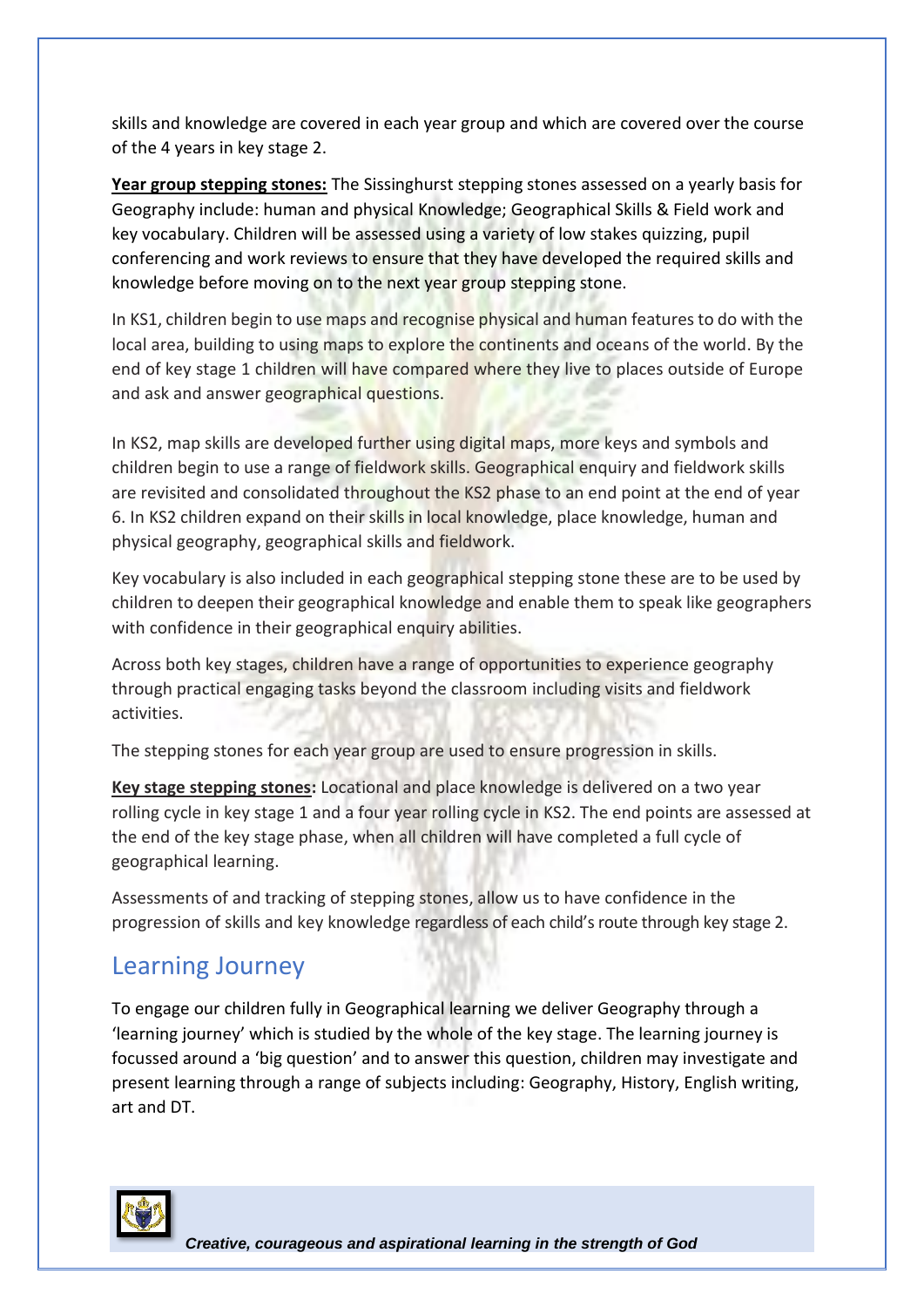The subject specific progression points for each year group, 'stepping stones', can be incorporated within whichever 'Learning Journey' is being investigated this allows us to plan learning journeys around a key question which is topical and relevant to the children's interests.

The learning journey will begin with a leaflet which is sent home to engage the whole family in the child's learning. This leaflet, which we call *'a knowledge organiser'*, is used throughout the learning journey to help children commit information to long term memory. The knowledge organisers may be used as part of low stakes quizzes and children may build on the knowledge organisers throughout the learning journey. The leaflet shares the key knowledge; questions; home reading suggestions; experiences which could be engaged with; further research; vocabulary and take home tasks to complement the learning at home.

During the Learning Journey there will be a hook experience to engage the interest of the children, we call this a *'stunning start.* Half way through the learning journey there will be *'a marvellous middle'* event/experience to further develop engagement with the learning and finally an opportunity to celebrate learning in the *'fabulous finish'*. As part of our fabulous finish parents are invited in to the classroom to share and review the learning from the term with their children.

During the learning journey there will be times when the learning provides opportunities for discussion about our school values. Where there are links to our leaves of learning, the teacher or child may indicate which value has been focussed upon and may reflect on their thoughts about this value within Geography.



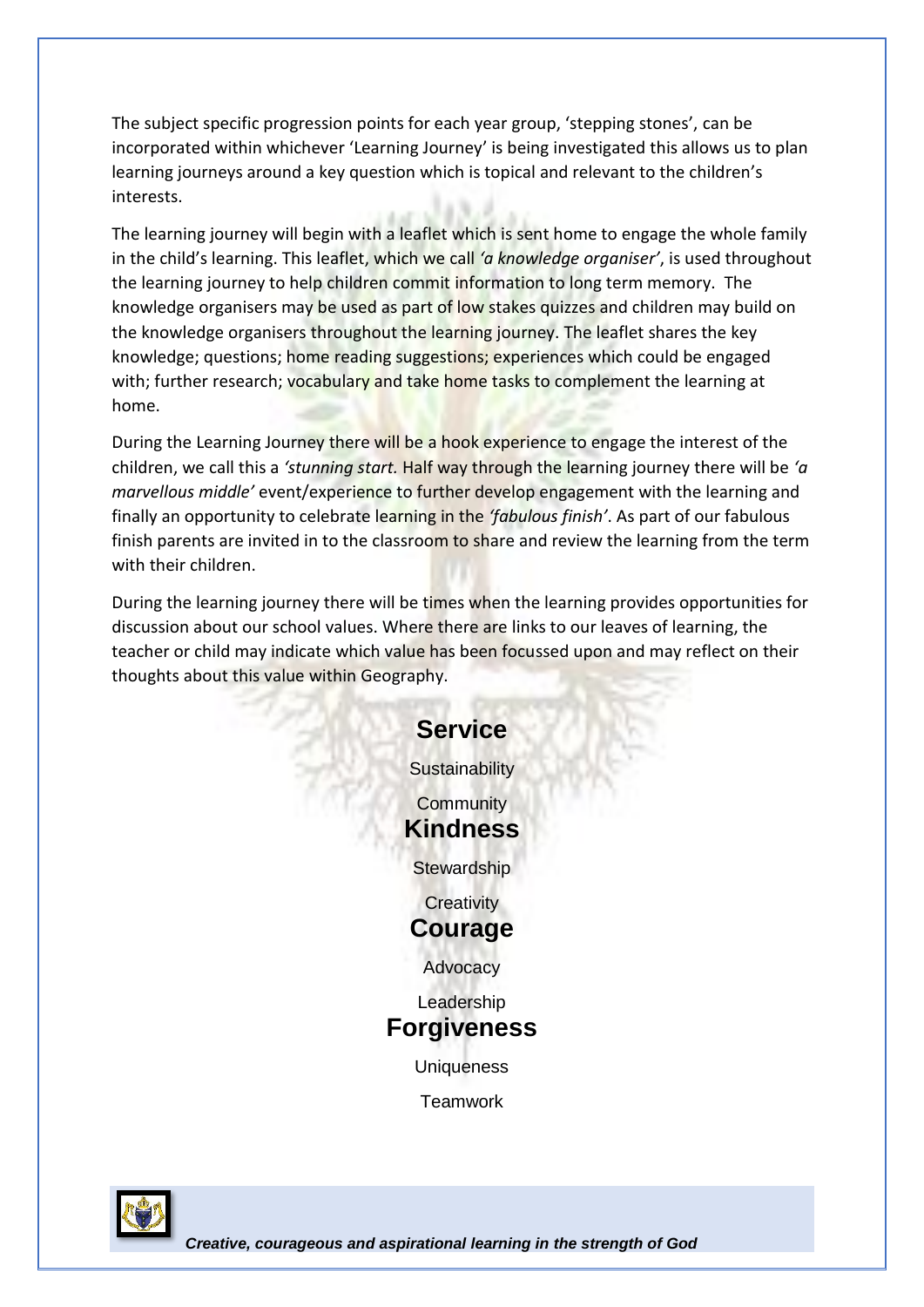| Year 1<br><b>Geography Stepping Stones</b>                                                                                                                                                                                                                                          |                                                                                                                                                                                            |  |  |  |
|-------------------------------------------------------------------------------------------------------------------------------------------------------------------------------------------------------------------------------------------------------------------------------------|--------------------------------------------------------------------------------------------------------------------------------------------------------------------------------------------|--|--|--|
| Human and physical Knowledge Progression                                                                                                                                                                                                                                            | <b>Skills &amp; Field work Progression</b>                                                                                                                                                 |  |  |  |
| Can I compare and contrast the human and physical<br>features of two British localities, including how the use<br>of land differs in each locality?                                                                                                                                 | Can I use maps, atlases, globes and digital/computer<br>mapping (Google Earth) to locate countries and cities?                                                                             |  |  |  |
| Can I compare and Contrast a farm with the seaside?                                                                                                                                                                                                                                 | Can I use aerial images to recognise landmarks and<br>basic physical features?                                                                                                             |  |  |  |
| Can I talk about weather in the UK, what happens in<br>different seasons and how weather changes on a daily<br>basis?                                                                                                                                                               | Can I use simple fieldwork to observe, measure and<br>record the human and physical features in the local<br>area?                                                                         |  |  |  |
| Can I identify land use around the school?                                                                                                                                                                                                                                          | Can I use a simple key to recognise physical or human<br>features on a map?                                                                                                                |  |  |  |
|                                                                                                                                                                                                                                                                                     | Can I create a simple map of my local environment?<br>Can I draw picture maps of imaginary places and from<br>stories?                                                                     |  |  |  |
|                                                                                                                                                                                                                                                                                     | Maps:<br>Use a simple picture map to move around the school;<br>Recognise that it is about a place.                                                                                        |  |  |  |
|                                                                                                                                                                                                                                                                                     | Human and physical Vocabulary<br>Progression                                                                                                                                               |  |  |  |
| Can I use geographical vocabulary including:                                                                                                                                                                                                                                        |                                                                                                                                                                                            |  |  |  |
| beach, coast, forest, hill, mountain, sea, river, weather, city, town, village, factory, farm, house, office shop, sand,<br>ocean, weather, sea, water, seaside, town, map, shop to refer to the physical and human features of places<br>studied?                                  |                                                                                                                                                                                            |  |  |  |
| <b>Locational Knowledge</b>                                                                                                                                                                                                                                                         | <b>Place Knowledge</b>                                                                                                                                                                     |  |  |  |
| The planned learning journey will be a study of the local<br>area and comparison with a different area within the<br>UK                                                                                                                                                             | The planned learning journey will be a study of the<br>human and physical geography of a small area of the<br>United Kingdom, and of a small area in a contrasting<br>non-European country |  |  |  |
| As a geographer:<br>Can I name and locate the four countries making up the British Isles, with their capital cities?<br>Can I name the surrounding seas of the United Kingdom?<br>Can I talk about the main features of each of the four countries that make up the United Kingdom? |                                                                                                                                                                                            |  |  |  |
|                                                                                                                                                                                                                                                                                     |                                                                                                                                                                                            |  |  |  |

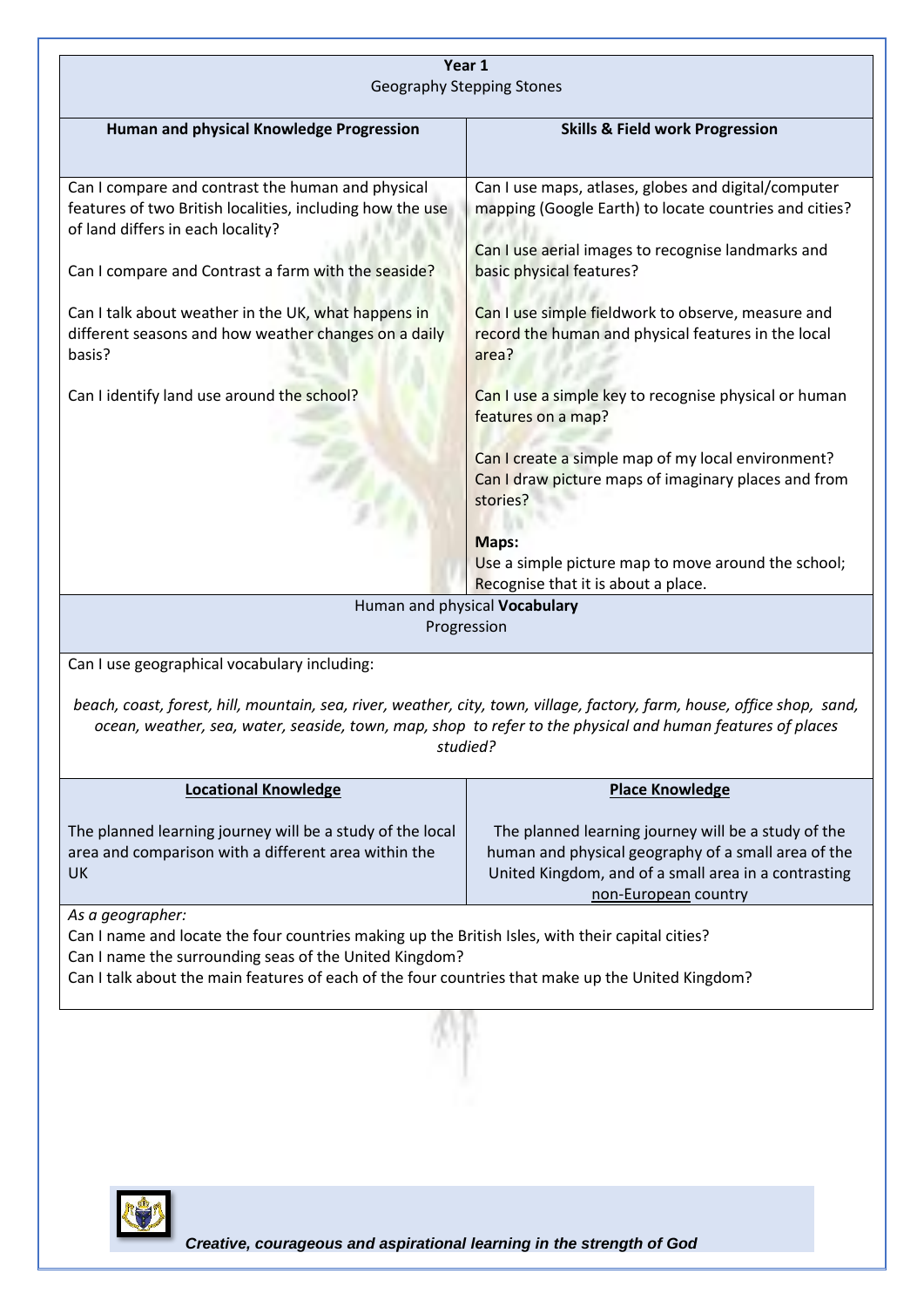|                                                                                                                                                                                                                                                                                                                                                                                                                                                                                                                                                                        | Year 2<br><b>Geography Stepping Stones</b>                                                                                                                                                                                             |
|------------------------------------------------------------------------------------------------------------------------------------------------------------------------------------------------------------------------------------------------------------------------------------------------------------------------------------------------------------------------------------------------------------------------------------------------------------------------------------------------------------------------------------------------------------------------|----------------------------------------------------------------------------------------------------------------------------------------------------------------------------------------------------------------------------------------|
| Human and physical Knowledge Progression                                                                                                                                                                                                                                                                                                                                                                                                                                                                                                                               | <b>Skills &amp; Field work Progression</b>                                                                                                                                                                                             |
| Can I ask and answer geographical questions such as: What is<br>this place like?                                                                                                                                                                                                                                                                                                                                                                                                                                                                                       | Can I use maps, atlases, globes and digital/computer mapping<br>(Google Earth) to locate countries and describe features<br>studied?                                                                                                   |
| What or who will I see in this place?                                                                                                                                                                                                                                                                                                                                                                                                                                                                                                                                  | Can I learn and use the four points of a compass to describe                                                                                                                                                                           |
| What do people do in this place?                                                                                                                                                                                                                                                                                                                                                                                                                                                                                                                                       | the location of features on a map?<br>Can I use locational and directional language such as: near,                                                                                                                                     |
| Can I talk about hot and cold parts of the world, discussing in<br>relation to the equator and the North/South Poles?<br>Can I compare and contrast the human and physical features                                                                                                                                                                                                                                                                                                                                                                                    | far, left, right to describe the location of features on a map?<br>Can I use aerial images and plan perspectives to recognise<br>landmarks and basic physical features?<br>Can I devise a simple map, and use and construct basic      |
| of a British locality with a non-European locality, including<br>land use differences?                                                                                                                                                                                                                                                                                                                                                                                                                                                                                 | symbols in a key?<br>Can I use simple grid references? (A1, B1)<br>Can I draw a map of a real or imaginary place (e.g. add detail<br>to a sketch map from aerial photograph)<br>Can I use fieldwork to observe, measure and record the |
|                                                                                                                                                                                                                                                                                                                                                                                                                                                                                                                                                                        | human and physical features in the local area?<br>Maps:<br>Follow a route on a map.                                                                                                                                                    |
|                                                                                                                                                                                                                                                                                                                                                                                                                                                                                                                                                                        | Use a plan view.<br>Use an infant atlas to locate places.                                                                                                                                                                              |
|                                                                                                                                                                                                                                                                                                                                                                                                                                                                                                                                                                        | Human and physical Vocabulary<br>Progression                                                                                                                                                                                           |
| Can I use geographical vocabulary including:<br>Sand, ocean, weather, sea, water, seaside, town, map, shop, beach, coast, forest, hill, mountain, ocean, river, soil, valley,<br>vegetation, season, weather, city, town, village, factory, farm, house, office, shop, port and harbour to refer to the physical<br>and human features of places studied?                                                                                                                                                                                                              |                                                                                                                                                                                                                                        |
| <b>Locational Knowledge</b>                                                                                                                                                                                                                                                                                                                                                                                                                                                                                                                                            | <b>Place Knowledge</b>                                                                                                                                                                                                                 |
| The planned learning journey will be a study of the local area<br>and comparison with a different area within the UK                                                                                                                                                                                                                                                                                                                                                                                                                                                   | The planned learning journey will be a study of the human<br>and physical geography of a small area of the United<br>Kingdom, and of a small area in a contrasting non-European                                                        |
| As a geographer:<br>Can I locate and name the continents on a World Map?<br>Can I locate and label the five oceans?<br>Name, locate and identify the characteristics of the four countries and capital cities of the United Kingdom and its surrounding<br>seas?                                                                                                                                                                                                                                                                                                       | country                                                                                                                                                                                                                                |
| Key stage 1 End Point:<br>End point assessed at the end of the key stage when children will have completed the full 2 year cycle.<br>Children will understand geographical similarities and differences of the human and physical geography of a small area of the<br>United Kingdom, and of a small area in a contrasting non-European country<br>They will be able to name and locate the world's seven continents and five oceans.<br>They will be able to name, locate and identify characteristics of the four countries and capital cities of the United Kingdom |                                                                                                                                                                                                                                        |

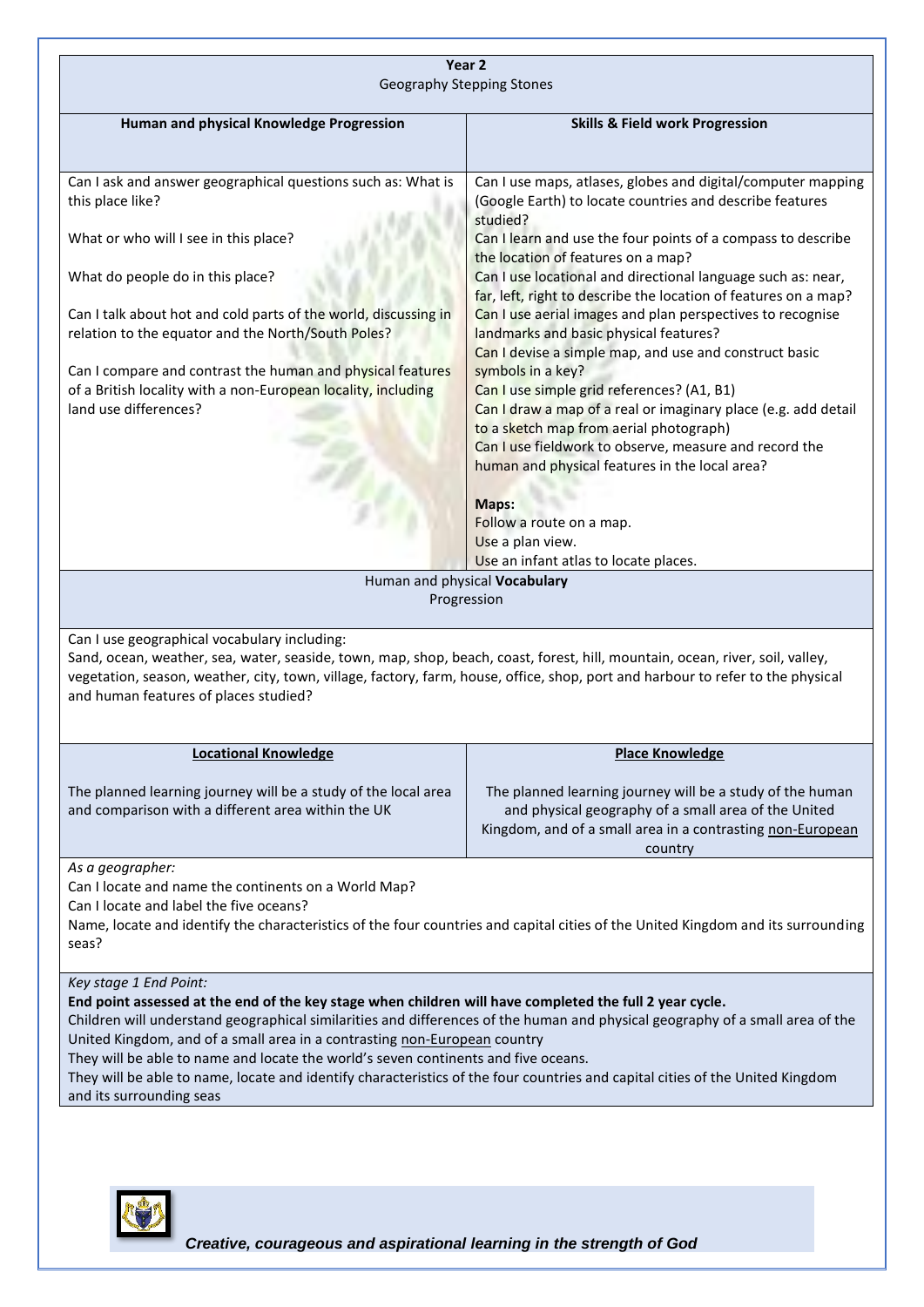| Year 3<br><b>Geography Stepping Stones</b>                                                                                                                                                                                                                                                                                                                                                                                                                                      |                                                          |                                                                                                                                                                                                                                                                                                                                                                                                                                                                                                                                                                                                                                                                                                                                                                                                                                                                               |                                                                                |
|---------------------------------------------------------------------------------------------------------------------------------------------------------------------------------------------------------------------------------------------------------------------------------------------------------------------------------------------------------------------------------------------------------------------------------------------------------------------------------|----------------------------------------------------------|-------------------------------------------------------------------------------------------------------------------------------------------------------------------------------------------------------------------------------------------------------------------------------------------------------------------------------------------------------------------------------------------------------------------------------------------------------------------------------------------------------------------------------------------------------------------------------------------------------------------------------------------------------------------------------------------------------------------------------------------------------------------------------------------------------------------------------------------------------------------------------|--------------------------------------------------------------------------------|
| Human and physical Knowledge Progression                                                                                                                                                                                                                                                                                                                                                                                                                                        | <b>Skills &amp; Field work Progression</b>               |                                                                                                                                                                                                                                                                                                                                                                                                                                                                                                                                                                                                                                                                                                                                                                                                                                                                               |                                                                                |
|                                                                                                                                                                                                                                                                                                                                                                                                                                                                                 |                                                          |                                                                                                                                                                                                                                                                                                                                                                                                                                                                                                                                                                                                                                                                                                                                                                                                                                                                               |                                                                                |
| Can I ask and answer geographical questions about the<br>physical and human characteristics of a location?<br>Can I describe key aspects of physical geography,<br>including rivers, mountains, volcanoes and earthquakes<br>of an area in the United Kingdom and an area in<br>another country?<br>Can I describe key aspects of human geography<br>including settlements and land use of an area in the<br>United Kingdom and an area in another country?                     |                                                          | Can I use maps, atlases, globes and digital/computer<br>mapping (Google Earth) to locate countries and<br>describe features studied?<br>Can I make a map of a short route experienced, with<br>features in correct order?<br>Can I make a simple scale drawing?<br>Can I use locational and directional language such as:<br>near, far, left, right to describe the location of features<br>on a map?<br>Can I use fieldwork to observe and record the human<br>and physical features in the local area using a range of<br>methods including sketch maps, plans, graphs and<br>digital technologies?<br>Can I use a wider range of resources to identify the key<br>physical and human features of a location?<br>Can I use the four points of a compass, simple grid<br>references, symbols and keys to communicate<br>knowledge of the United Kingdom and the wider world? |                                                                                |
|                                                                                                                                                                                                                                                                                                                                                                                                                                                                                 | Can I create maps of locations identifying some features |                                                                                                                                                                                                                                                                                                                                                                                                                                                                                                                                                                                                                                                                                                                                                                                                                                                                               |                                                                                |
|                                                                                                                                                                                                                                                                                                                                                                                                                                                                                 |                                                          | using a key?<br>Human and physical Vocabulary                                                                                                                                                                                                                                                                                                                                                                                                                                                                                                                                                                                                                                                                                                                                                                                                                                 |                                                                                |
|                                                                                                                                                                                                                                                                                                                                                                                                                                                                                 |                                                          | Progression                                                                                                                                                                                                                                                                                                                                                                                                                                                                                                                                                                                                                                                                                                                                                                                                                                                                   |                                                                                |
| Can I use geographical vocabulary including:<br>Volcano, eruption, magma, crust, mantle, outer core, inner core, climate zones, active, dormant, topsoil, subsoil,<br>bedrock, tornado, biome, tectonic plate, tsunami, vegetation belt<br>Locational and Place knowledge is taught on a 4 year rolling cycle throughout Key Stage 2 and end points are<br>assessed at the end of the key stage (see end of the document for knowledge and skills for each learning<br>journey) |                                                          |                                                                                                                                                                                                                                                                                                                                                                                                                                                                                                                                                                                                                                                                                                                                                                                                                                                                               |                                                                                |
| Year a:<br>Year b:                                                                                                                                                                                                                                                                                                                                                                                                                                                              |                                                          | Year c:                                                                                                                                                                                                                                                                                                                                                                                                                                                                                                                                                                                                                                                                                                                                                                                                                                                                       | Year d:                                                                        |
| A study of a region beyond the<br>A study of the UK and a<br>local area within the United<br><b>European Country</b><br>Kingdom and a Region within a<br>European country including a<br>comparison with the local area.                                                                                                                                                                                                                                                        |                                                          | A study of the UK and a<br>region of a North<br>American or South<br>American country                                                                                                                                                                                                                                                                                                                                                                                                                                                                                                                                                                                                                                                                                                                                                                                         | A study of the UK and a<br>region beyond Europe and<br>North or South America. |

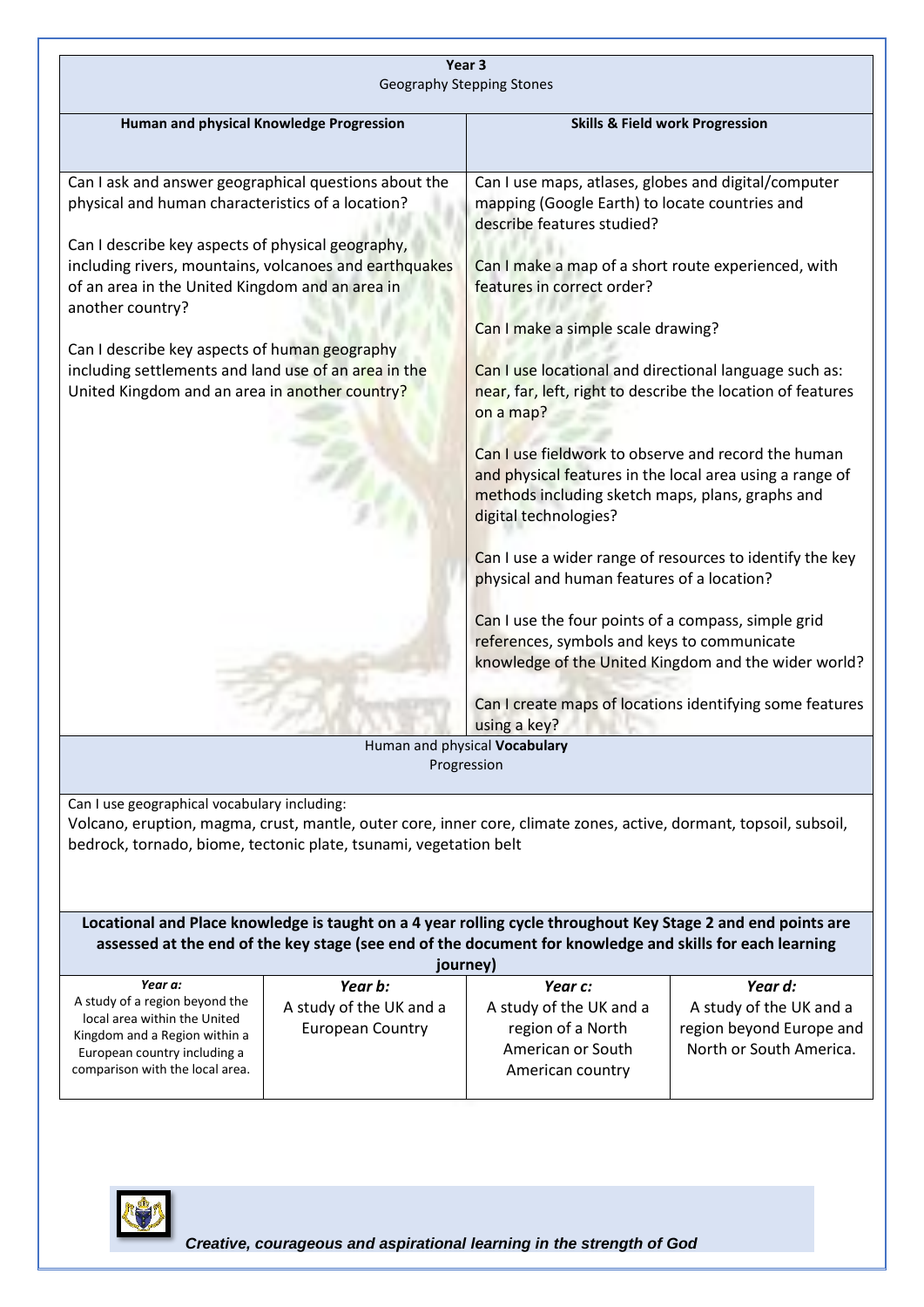| Year 4                                                                                                                           |                                                                          |                                                                                                                                                                                              |                                                      |  |
|----------------------------------------------------------------------------------------------------------------------------------|--------------------------------------------------------------------------|----------------------------------------------------------------------------------------------------------------------------------------------------------------------------------------------|------------------------------------------------------|--|
|                                                                                                                                  | <b>Geography Stepping Stones</b>                                         |                                                                                                                                                                                              |                                                      |  |
| Human and physical Knowledge Progression                                                                                         |                                                                          | <b>Skills &amp; Field work Progression</b>                                                                                                                                                   |                                                      |  |
|                                                                                                                                  |                                                                          |                                                                                                                                                                                              |                                                      |  |
| Can I ask and answer geographical questions about the<br>physical and human characteristics of a location?                       |                                                                          | Can I use maps, atlases and digital/computer mapping<br>to locate countries and describe features?                                                                                           |                                                      |  |
| Can I describe key aspects of physical geography,<br>including rivers, mountains, volcanoes, earthquakes and<br>the water cycle? |                                                                          | Can I make a map of a short route experienced, with<br>features in correct order?                                                                                                            |                                                      |  |
| Can I describe key aspects of human geography                                                                                    |                                                                          | Can I make a simple scale drawing?                                                                                                                                                           |                                                      |  |
| including settlements and land use?                                                                                              |                                                                          | Can I use fieldwork to observe and record the human<br>and physical features in the local area using a range of<br>methods including sketch maps, plans, graphs and<br>digital technologies? |                                                      |  |
| Can I use a range of resources to identify the key<br>physical and human features of a location?                                 |                                                                          |                                                                                                                                                                                              |                                                      |  |
|                                                                                                                                  |                                                                          | Can I use the four points of a compass, four-figure grid<br>references, symbols and keys to communicate                                                                                      | knowledge of the United Kingdom and the wider world? |  |
|                                                                                                                                  | Can I create maps of locations identifying some features<br>using a key? |                                                                                                                                                                                              |                                                      |  |
|                                                                                                                                  |                                                                          | Human and physical Vocabulary                                                                                                                                                                |                                                      |  |
|                                                                                                                                  |                                                                          | Progression                                                                                                                                                                                  |                                                      |  |
| Can I use geographical vocabulary including:<br>plain, pollution, closed cycle, precipitation, infiltration                      |                                                                          | Solid, liquid, vapour, melt, freezing, boiling, water cycle, evaporation, condensation, ground water, runoff, flood                                                                          |                                                      |  |
|                                                                                                                                  |                                                                          | Locational and Place knowledge is taught on a 4 year rolling cycle throughout Key Stage 2 and end points are                                                                                 |                                                      |  |
|                                                                                                                                  |                                                                          | assessed at the end of the key stage (see end of the document for knowledge and skills for each learning                                                                                     |                                                      |  |
|                                                                                                                                  |                                                                          | journey)                                                                                                                                                                                     |                                                      |  |
| Year a:<br>A study of a region beyond                                                                                            | Year a:<br>A study of a region beyond                                    | Year a:<br>A study of a region beyond                                                                                                                                                        | Year a:<br>A study of a region beyond                |  |
| the local area within the                                                                                                        | the local area within the                                                | the local area within the                                                                                                                                                                    | the local area within the                            |  |
| United Kingdom and a                                                                                                             | United Kingdom and a                                                     | United Kingdom and a                                                                                                                                                                         | United Kingdom and a                                 |  |
| Region within a European                                                                                                         | Region within a European                                                 | Region within a European                                                                                                                                                                     | Region within a European                             |  |
| country including a                                                                                                              | country including a                                                      | country including a                                                                                                                                                                          | country including a                                  |  |
| comparison with the local<br>area.                                                                                               | comparison with the local<br>area.                                       | comparison with the local<br>area.                                                                                                                                                           | comparison with the local<br>area.                   |  |
|                                                                                                                                  |                                                                          |                                                                                                                                                                                              |                                                      |  |

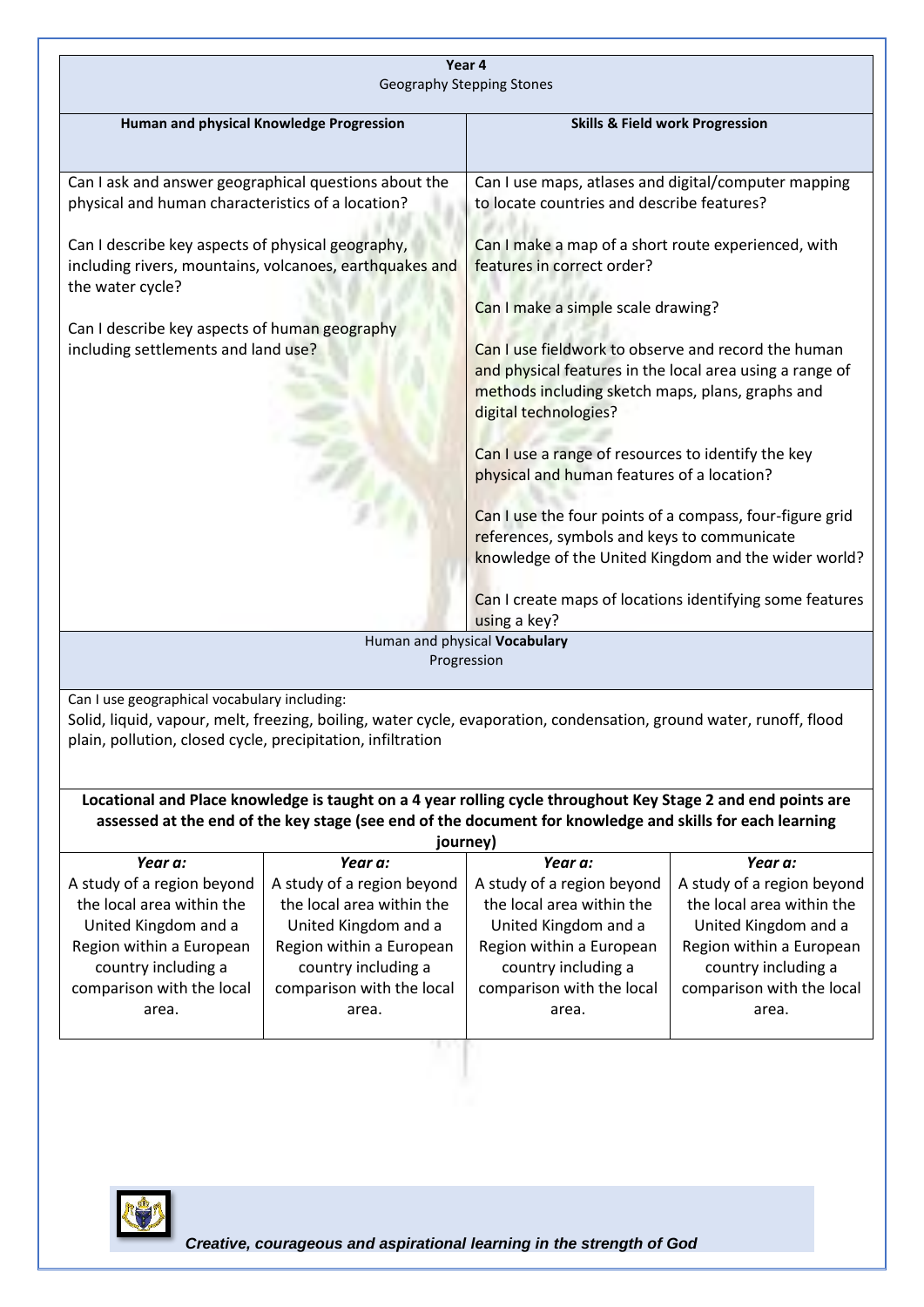| Year 5                                                                                                       |                                                                                                                |  |  |
|--------------------------------------------------------------------------------------------------------------|----------------------------------------------------------------------------------------------------------------|--|--|
| <b>Geography Stepping Stones</b>                                                                             |                                                                                                                |  |  |
| Human and physical Knowledge Progression                                                                     | <b>Skills &amp; Field work Progression</b>                                                                     |  |  |
|                                                                                                              |                                                                                                                |  |  |
| Am I beginning to collect and analyse statistics and<br>other information in order to draw clear conclusions | Can I use a few geographical resources to give                                                                 |  |  |
| about locations?                                                                                             | descriptions and opinions of the characteristic features<br>of a location?                                     |  |  |
| Am I beginning to identify and describe how the                                                              | Can I use different types of fieldwork (random and                                                             |  |  |
| physical features affect the human activity within a                                                         | systematic) to observe, measure and record the human                                                           |  |  |
| location? Can I identify and describe the main human                                                         | and physical features in the local area?                                                                       |  |  |
| and physical characteristics of South and Central                                                            | Can I record the results in different ways?                                                                    |  |  |
| America?                                                                                                     | Can I talk about the effectiveness of different                                                                |  |  |
| Am I beginning to understand and explain how<br>countries and geographical regions are interconnected        | geographical representations of a location (such as<br>aerial images compared with maps and topological        |  |  |
| and interdependent?                                                                                          | maps - such as in London's Tube map)                                                                           |  |  |
| Can I name and locate some of the countries and cities                                                       | Can I use the eight points of a compass, four to six-                                                          |  |  |
| of the world and their identifying human and physical                                                        | figure grid references, symbols and keys (including the                                                        |  |  |
| characteristics and understand how some of these                                                             | use of Ordnance Survey maps) to build my knowledge                                                             |  |  |
| aspects have changed over time?                                                                              | of the United Kingdom and the wider world?                                                                     |  |  |
| Can I describe and understand key aspects of physical<br>geography, including: climate zones, biomes and     | Can I create maps of locations, identifying patterns<br>such as: land use, climate zones, population densities |  |  |
| vegetation belts, rivers, mountains, volcanoes and                                                           | and height of land?                                                                                            |  |  |
| earthquakes, and the water cycle?                                                                            | Can I begin to draw a variety of thematic maps based                                                           |  |  |
| Can I describe and understand key aspects of human                                                           | on my own data?                                                                                                |  |  |
| geography, including: types of settlement and land use,                                                      |                                                                                                                |  |  |
| economic activity including trade links, and the                                                             |                                                                                                                |  |  |
| distribution of natural resources including energy, food,<br>minerals and water?                             |                                                                                                                |  |  |
|                                                                                                              |                                                                                                                |  |  |
| Human and physical Vocabulary                                                                                |                                                                                                                |  |  |

Progression

Can I use geographical vocabulary including:

Coal, nuclear, import, export, wind power, solar power, renewable, non-renewable, Settlement, generation, gigawatt, carbon footprint, food miles, origin, Biomass, conservation.

**Locational and Place knowledge is taught on a 4 year rolling cycle throughout Key Stage 2 and end points are assessed at the end of the key stage (see end of the document for knowledge and skills for each learning** 

| journey)                   |                            |                            |                            |
|----------------------------|----------------------------|----------------------------|----------------------------|
| Year a:                    | Year a:                    | Year a:                    | Year a:                    |
| A study of a region beyond | A study of a region beyond | A study of a region beyond | A study of a region beyond |
| the local area within the  | the local area within the  | the local area within the  | the local area within the  |
| United Kingdom and a       | United Kingdom and a       | United Kingdom and a       | United Kingdom and a       |
| Region within a European   | Region within a European   | Region within a European   | Region within a European   |
| country including a        | country including a        | country including a        | country including a        |
| comparison with the local  | comparison with the local  | comparison with the local  | comparison with the local  |
| area.                      | area.                      | area.                      | area.                      |
|                            |                            |                            |                            |

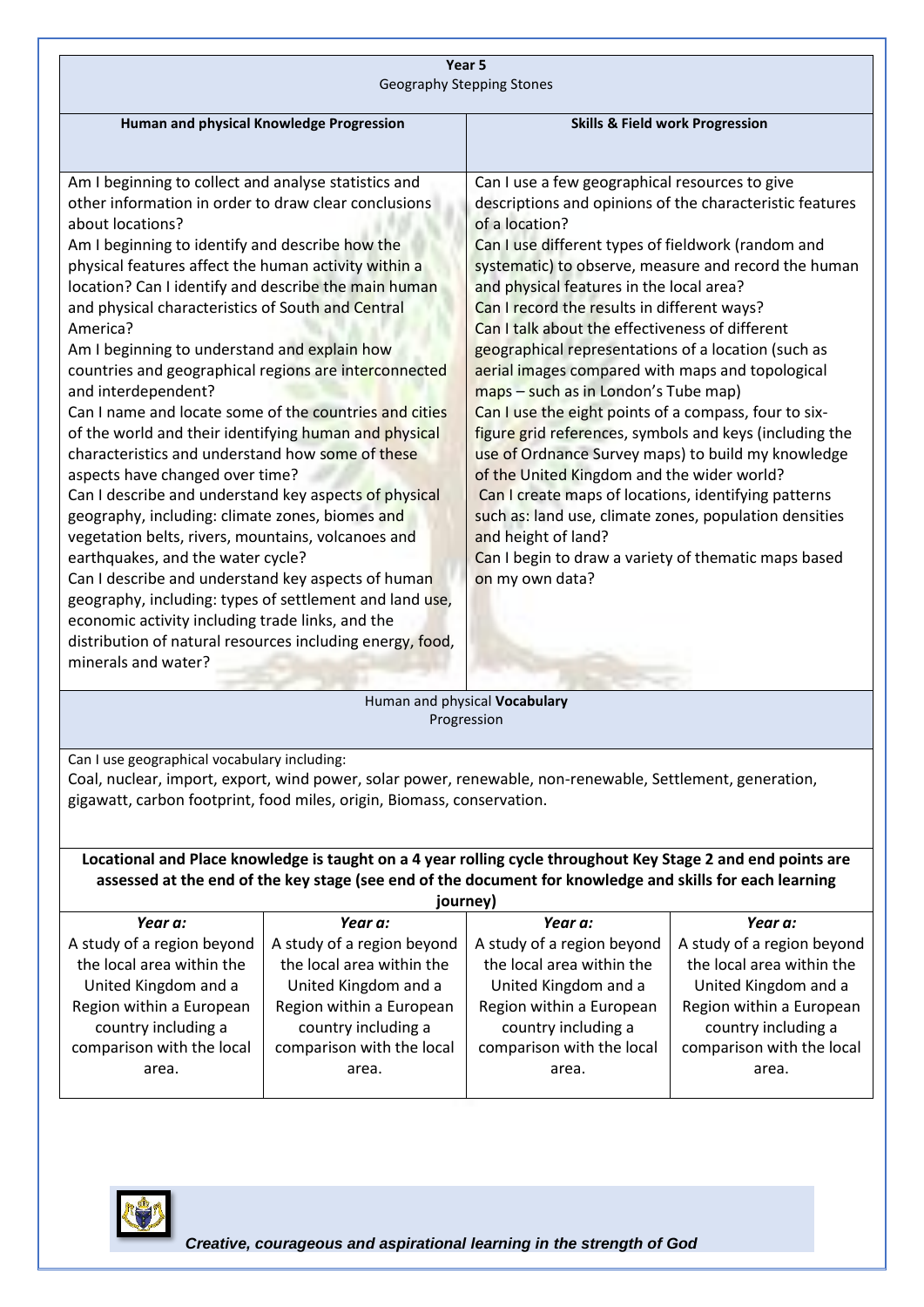| Year <sub>6</sub>                                                                                                                                                                                                                                                                                                                                                                                                                                                                                                                                                                                                                                                                                                                                                                                                                                                                                                                                                                                                                                                                                                                                 |                                                                                                          |                                                                                                                                                                                                                                                                                                                                                                                                                                                                                                                                                                                                                                                                                                                                                                                                                                                                                                                                                                                                                                                                             |                                                         |  |
|---------------------------------------------------------------------------------------------------------------------------------------------------------------------------------------------------------------------------------------------------------------------------------------------------------------------------------------------------------------------------------------------------------------------------------------------------------------------------------------------------------------------------------------------------------------------------------------------------------------------------------------------------------------------------------------------------------------------------------------------------------------------------------------------------------------------------------------------------------------------------------------------------------------------------------------------------------------------------------------------------------------------------------------------------------------------------------------------------------------------------------------------------|----------------------------------------------------------------------------------------------------------|-----------------------------------------------------------------------------------------------------------------------------------------------------------------------------------------------------------------------------------------------------------------------------------------------------------------------------------------------------------------------------------------------------------------------------------------------------------------------------------------------------------------------------------------------------------------------------------------------------------------------------------------------------------------------------------------------------------------------------------------------------------------------------------------------------------------------------------------------------------------------------------------------------------------------------------------------------------------------------------------------------------------------------------------------------------------------------|---------------------------------------------------------|--|
| <b>Geography Stepping Stones</b>                                                                                                                                                                                                                                                                                                                                                                                                                                                                                                                                                                                                                                                                                                                                                                                                                                                                                                                                                                                                                                                                                                                  |                                                                                                          |                                                                                                                                                                                                                                                                                                                                                                                                                                                                                                                                                                                                                                                                                                                                                                                                                                                                                                                                                                                                                                                                             |                                                         |  |
|                                                                                                                                                                                                                                                                                                                                                                                                                                                                                                                                                                                                                                                                                                                                                                                                                                                                                                                                                                                                                                                                                                                                                   |                                                                                                          |                                                                                                                                                                                                                                                                                                                                                                                                                                                                                                                                                                                                                                                                                                                                                                                                                                                                                                                                                                                                                                                                             |                                                         |  |
|                                                                                                                                                                                                                                                                                                                                                                                                                                                                                                                                                                                                                                                                                                                                                                                                                                                                                                                                                                                                                                                                                                                                                   |                                                                                                          | <b>Skills &amp; Field work Progression</b>                                                                                                                                                                                                                                                                                                                                                                                                                                                                                                                                                                                                                                                                                                                                                                                                                                                                                                                                                                                                                                  |                                                         |  |
|                                                                                                                                                                                                                                                                                                                                                                                                                                                                                                                                                                                                                                                                                                                                                                                                                                                                                                                                                                                                                                                                                                                                                   |                                                                                                          |                                                                                                                                                                                                                                                                                                                                                                                                                                                                                                                                                                                                                                                                                                                                                                                                                                                                                                                                                                                                                                                                             |                                                         |  |
| Human and physical Knowledge Progression<br>Can I collect and analyse statistics and other<br>information in order to draw clear conclusions about<br>locations?<br>Can I identify and describe how the physical features<br>affect the human activity within a location?<br>Can I identify and describe the main human and<br>physical characteristics of a country?<br>Can I explain how countries and geographical regions<br>are interconnected and interdependent?<br>Can I name and locate some of the countries and cities<br>of the world and their identifying human and physical<br>characteristics and understand how some of these<br>aspects have changed over time?<br>Can I describe and understand key aspects of physical<br>geography, including: climate zones, biomes and<br>vegetation belts, rivers, mountains, volcanoes and<br>earthquakes, and the water cycle?<br>Can I describe and understand key aspects of human<br>geography, including: types of settlement and land use,<br>economic activity including trade links, and the<br>distribution of natural resources including energy, food,<br>minerals and water? |                                                                                                          | Can I use a range of geographical resources with<br>ease to give detailed descriptions and opinions of<br>the characteristic features of a location?<br>Can I use different types of fieldwork (random and<br>systematic) to observe, measure and record the<br>human and physical features in the local area?<br>Can I record the results in a range of ways?<br>Can I analyse and give views on the effectiveness of<br>different geographical representations of a location<br>(such as aerial images compared with maps and<br>topological maps - as in London's Tube map)<br>Can I use the eight points of a compass, four and six-<br>figure grid references, symbols and key (including<br>the use of Ordnance Survey maps) to build my<br>knowledge of the United Kingdom and the wider<br>world?<br>Can I create maps of locations, identifying patterns<br>such as: land use, climate zones, population<br>densities and height of land?<br>Can I draw a variety of thematic maps based on my<br>own data?<br>Can I begin to draw plans of increasing complexity? |                                                         |  |
|                                                                                                                                                                                                                                                                                                                                                                                                                                                                                                                                                                                                                                                                                                                                                                                                                                                                                                                                                                                                                                                                                                                                                   |                                                                                                          | Human and physical Vocabulary                                                                                                                                                                                                                                                                                                                                                                                                                                                                                                                                                                                                                                                                                                                                                                                                                                                                                                                                                                                                                                               |                                                         |  |
| Progression                                                                                                                                                                                                                                                                                                                                                                                                                                                                                                                                                                                                                                                                                                                                                                                                                                                                                                                                                                                                                                                                                                                                       |                                                                                                          |                                                                                                                                                                                                                                                                                                                                                                                                                                                                                                                                                                                                                                                                                                                                                                                                                                                                                                                                                                                                                                                                             |                                                         |  |
| Can I use geographical vocabulary including:<br>Trade, import, fairtrade, export, Global supply chain, British Empire, globalisation.                                                                                                                                                                                                                                                                                                                                                                                                                                                                                                                                                                                                                                                                                                                                                                                                                                                                                                                                                                                                             |                                                                                                          |                                                                                                                                                                                                                                                                                                                                                                                                                                                                                                                                                                                                                                                                                                                                                                                                                                                                                                                                                                                                                                                                             |                                                         |  |
| Locational and Place knowledge is taught on a 4 year rolling cycle throughout Key Stage 2 and end points are                                                                                                                                                                                                                                                                                                                                                                                                                                                                                                                                                                                                                                                                                                                                                                                                                                                                                                                                                                                                                                      |                                                                                                          |                                                                                                                                                                                                                                                                                                                                                                                                                                                                                                                                                                                                                                                                                                                                                                                                                                                                                                                                                                                                                                                                             |                                                         |  |
|                                                                                                                                                                                                                                                                                                                                                                                                                                                                                                                                                                                                                                                                                                                                                                                                                                                                                                                                                                                                                                                                                                                                                   | assessed at the end of the key stage (see end of the document for knowledge and skills for each learning |                                                                                                                                                                                                                                                                                                                                                                                                                                                                                                                                                                                                                                                                                                                                                                                                                                                                                                                                                                                                                                                                             |                                                         |  |
|                                                                                                                                                                                                                                                                                                                                                                                                                                                                                                                                                                                                                                                                                                                                                                                                                                                                                                                                                                                                                                                                                                                                                   |                                                                                                          | journey)                                                                                                                                                                                                                                                                                                                                                                                                                                                                                                                                                                                                                                                                                                                                                                                                                                                                                                                                                                                                                                                                    |                                                         |  |
| Year a:                                                                                                                                                                                                                                                                                                                                                                                                                                                                                                                                                                                                                                                                                                                                                                                                                                                                                                                                                                                                                                                                                                                                           | Year a:                                                                                                  | Year a:                                                                                                                                                                                                                                                                                                                                                                                                                                                                                                                                                                                                                                                                                                                                                                                                                                                                                                                                                                                                                                                                     | Year a:                                                 |  |
| A study of a region beyond<br>the local area within the                                                                                                                                                                                                                                                                                                                                                                                                                                                                                                                                                                                                                                                                                                                                                                                                                                                                                                                                                                                                                                                                                           | A study of a region beyond<br>the local area within the                                                  | A study of a region beyond<br>the local area within the                                                                                                                                                                                                                                                                                                                                                                                                                                                                                                                                                                                                                                                                                                                                                                                                                                                                                                                                                                                                                     | A study of a region beyond<br>the local area within the |  |

| journey)                                                                     |                                                                              |                                                                              |                                                                              |
|------------------------------------------------------------------------------|------------------------------------------------------------------------------|------------------------------------------------------------------------------|------------------------------------------------------------------------------|
| Year a:                                                                      | Year a:                                                                      | Year a:                                                                      | Year a:                                                                      |
| A study of a region beyond                                                   | A study of a region beyond                                                   | A study of a region beyond                                                   | A study of a region beyond                                                   |
| the local area within the                                                    | the local area within the                                                    | the local area within the                                                    | the local area within the                                                    |
| United Kingdom and a                                                         | United Kingdom and a                                                         | United Kingdom and a                                                         | United Kingdom and a                                                         |
| Region within a European<br>country including a<br>comparison with the local | Region within a European<br>country including a<br>comparison with the local | Region within a European<br>country including a<br>comparison with the local | Region within a European<br>country including a<br>comparison with the local |
| area.                                                                        | area.                                                                        | area.                                                                        | area.                                                                        |

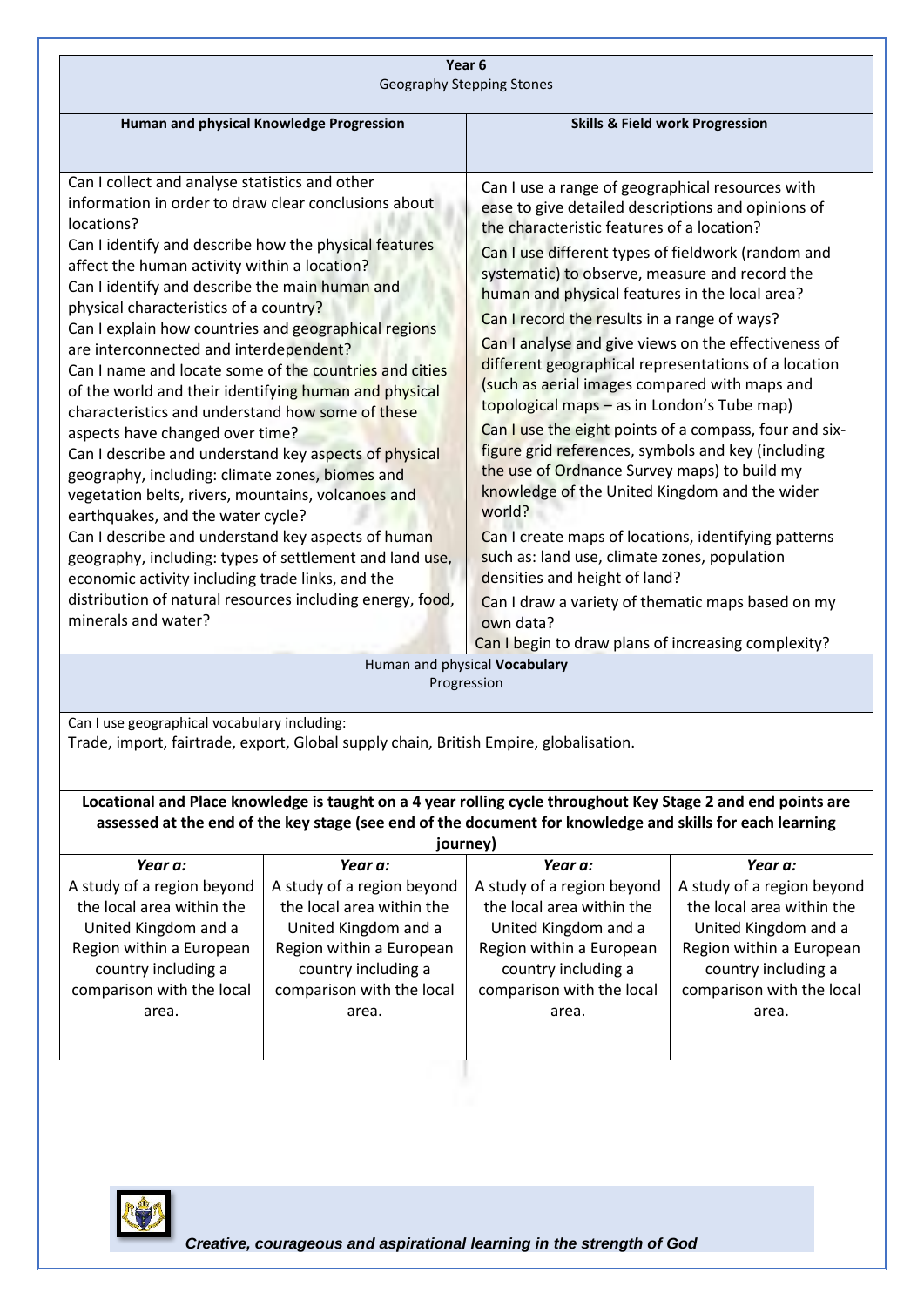#### *Key stage 2 End point:*

#### **By the end of KS 2 all children should be able to describe and understand key aspects of:**

Physical geography, including: climate zones, biomes and vegetation belts, rivers, mountains, volcanoes and earthquakes, and the water cycle.

Human geography, including: types of settlement and land use, economic activity including trade links, and the distribution of natural resources including energy, food, minerals and water

**By the end of KS 2 all children should be able to:**

Use maps, atlases, globes and digital/computer mapping to locate countries and describe features studied. Use the eight points of a compass, four and six figure grid references, symbols and key (including the use of Ordnance Survey maps)

To build their knowledge of the United Kingdom and the wider world.

Use fieldwork to observe, measure, record and present the human and physical features in the local area using a range of methods, including sketch maps, plans and graphs, and digital technologies.

**Locational Knowledge End point assessed at the end of the key stage when children will have completed the full 4 year cycle.**

Locate the world's countries, using maps to focus on Europe (including the location of Russia) and North and South America and have discussed countries beyond these parts of the world, concentrating on their environmental regions, key physical and human characteristics, countries, and major cities. Name and locate counties and cities of the United Kingdom, geographical regions and their identifying human and physical characteristics, key topographical features (including hills, mountains, coasts and rivers), and land-use patterns; and understand how some of these aspects have changed over time Identify the position and significance of latitude, longitude, Equator, Northern Hemisphere, Southern Hemisphere, the Tropics of Cancer and Capricorn, Arctic and Antarctic Circle, the Prime/Greenwich Meridian and time zones (including day and night)

| 2022/23                      | 2023/24                      | Chele, the Frink, dicentifient incrition and three zones (including day and ingilit)<br>2024/25 | 2021/22                      |
|------------------------------|------------------------------|-------------------------------------------------------------------------------------------------|------------------------------|
| A study of a region          | A study of the UK and a      | A study of the UK and a                                                                         | A study of the UK and a      |
| beyond the local area        | <b>European Country</b>      | region of a North                                                                               | region beyond Europe         |
| within the United            |                              | <b>American or South</b>                                                                        | and North or South           |
| <b>Kingdom and a Region</b>  |                              | <b>American country</b>                                                                         | America.                     |
| within a European            | As a geographer:             |                                                                                                 |                              |
| country including a          | Can I explain my own         | As a geographer:                                                                                | As a geographer:             |
| comparison with the local    | views about locations,       | Can I name, locate and                                                                          | Can I name, locate and       |
| area.                        | giving reasons?              | identify the characteristics                                                                    | identify the characteristics |
|                              | Can I name, locate and       | of the four countries and                                                                       | of the four countries and    |
| As a geographer:             | identify the characteristics | capital cities of the United                                                                    | capital cities of the United |
| Can I locate and name the    | of the four countries and    | Kingdom and its                                                                                 | Kingdom and its              |
| continents on a World        | capital cities of the United | surrounding seas?                                                                               | surrounding seas?            |
| Map?                         | Kingdom and its              | Can I name and locate                                                                           | Can I name and locate        |
| Can I name, locate and       | surrounding seas?            | counties and cities of the                                                                      | some of the countries and    |
| identify the characteristics | Can I name and locate        | United Kingdom?                                                                                 | cities of the world and      |
| of the four countries and    | counties and cities of the   | Can I name and locate                                                                           | their identifying human      |
| capital cities of the United | United Kingdom?              | some of the countries and                                                                       | and physical                 |
| Kingdom and its              | Can I locate geographical    | cities of the world and                                                                         | characteristics, including   |
| surrounding seas?            | regions and their            | their identifying human                                                                         | hills, mountains, rivers,    |
| Can I name and locate        | identifying human and        | and physical                                                                                    | key topographical features   |
| counties and cities of the   | physical characteristics,    | characteristics, including                                                                      | and land-use patterns; and   |
| United Kingdom?              | including hills, mountains,  | hills, mountains, rivers,                                                                       | understand how some of       |
| Can I locate geographical    | cities, rivers, key          | key topographical features                                                                      | these aspects have           |
| regions and their            | topographical features       | and land-use patterns; and                                                                      | changed over time? Can I     |
| identifying human and        | and land-use patterns, and   | understand how some of                                                                          | identify the position and    |
| physical characteristics,    | understand how some of       | these aspects have                                                                              | significance of latitude,    |

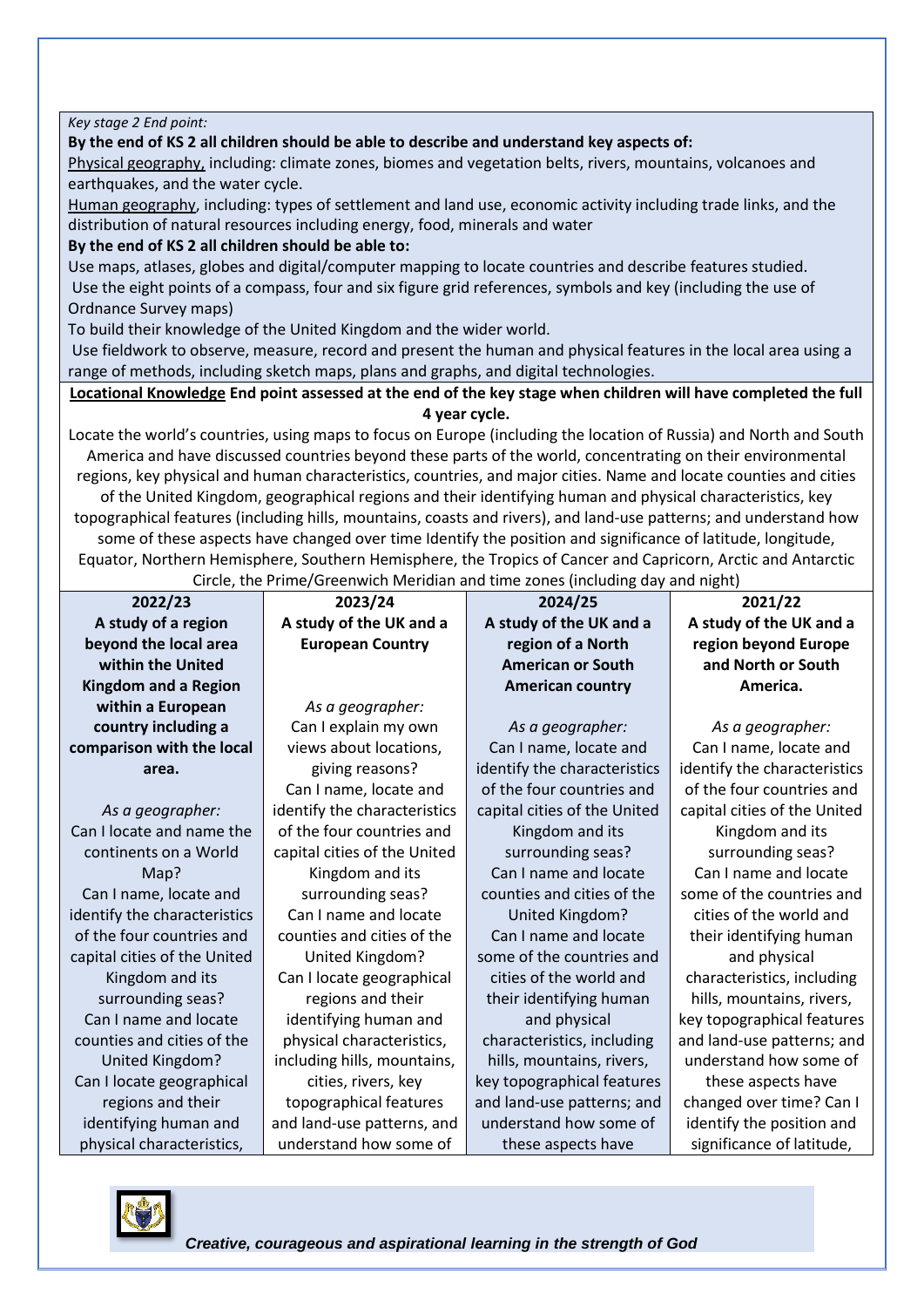| including hills, mountains, | these aspects have                  | changed over time? Can I    | longitude, Equator,          |
|-----------------------------|-------------------------------------|-----------------------------|------------------------------|
| cities, rivers, key         | changed over time? Can I            | name and locate the         | Northern Hemisphere,         |
| topographical features      | name and locate the                 | countries of South and      | Southern Hemisphere, the     |
| and land-use patterns, and  | countries of Europe?                | Central America?            | <b>Tropics of Cancer and</b> |
| understand how some of      | Can I name and locate the           | Can I identify the position | Capricorn, Arctic and        |
| these aspects have          | Equator, Northern                   | and significance of         | Antarctic Circle, the        |
| changed over time?          | Hemisphere, Southern                | latitude, longitude,        | Prime/Greenwich              |
| Can I name and locate       | Hemisphere, the Tropics             | Equator, Northern           | Meridian and time zones      |
| some countries of Europe?   | of Cancer and Capricorn,            | Hemisphere, Southern        | (including day and night)?   |
| Can I share my own views    | <b>Arctic and Antarctic Circles</b> | Hemisphere, Arctic and      |                              |
| about locations?            | and date and time zones?            | Antarctic Circle, the       |                              |
|                             |                                     | Prime/Greenwich             |                              |
|                             |                                     | Meridian and time zones     |                              |
|                             |                                     | (including day and night)?  |                              |

**Place Knowledge End point assessed at the end of the key stage when children will have completed the full 4 year cycle.**

Understand geographical similarities and differences including diversity through the study of human and physical geography of a region of the United Kingdom, a region in a European country, a region within North or South America and a region beyond Europe and the Americas

**Year a:**  Can I compare geographical regions and their identifying human and physical characteristics, including hills, mountains, cities, rivers, key topographical features and land-use? Can I identify the main physical and human characteristics of the countries of Europe? Can I describe geographical similarities and differences between a region in the United Kingdom and one in a European country? Can I describe how the locality of the school has changed over time?

Can I compare geographical regions and their identifying human and physical characteristics, including hills, mountains, cities, rivers, key topographical features and land-use patterns, and understand how some of these aspects have changed over time? Can I identify the main physical and human characteristics of the countries of Europe? Can I describe some of the features of the following areas: the Equator, Northern Hemisphere, Southern Hemisphere, the Tropics of Cancer and Capricorn, Arctic and Antarctic Circles and date and time zones? Can I describe geographical similarities and differences between countries?

**Year a:** 

#### **Year b:**

Can I understand some of the reasons for geographical similarities and differences between countries? Can I explain how locations around the world are changing and explain some of the reasons for change? Am I beginning to understand and explain geographical diversity across the world?

**Year c:** Can I explain and discuss a range of reasons for geographical similarities and differences between countries? Can I explain how locations around the world are changing and explain some of the reasons for change? Can I describe geographical diversity across the world?